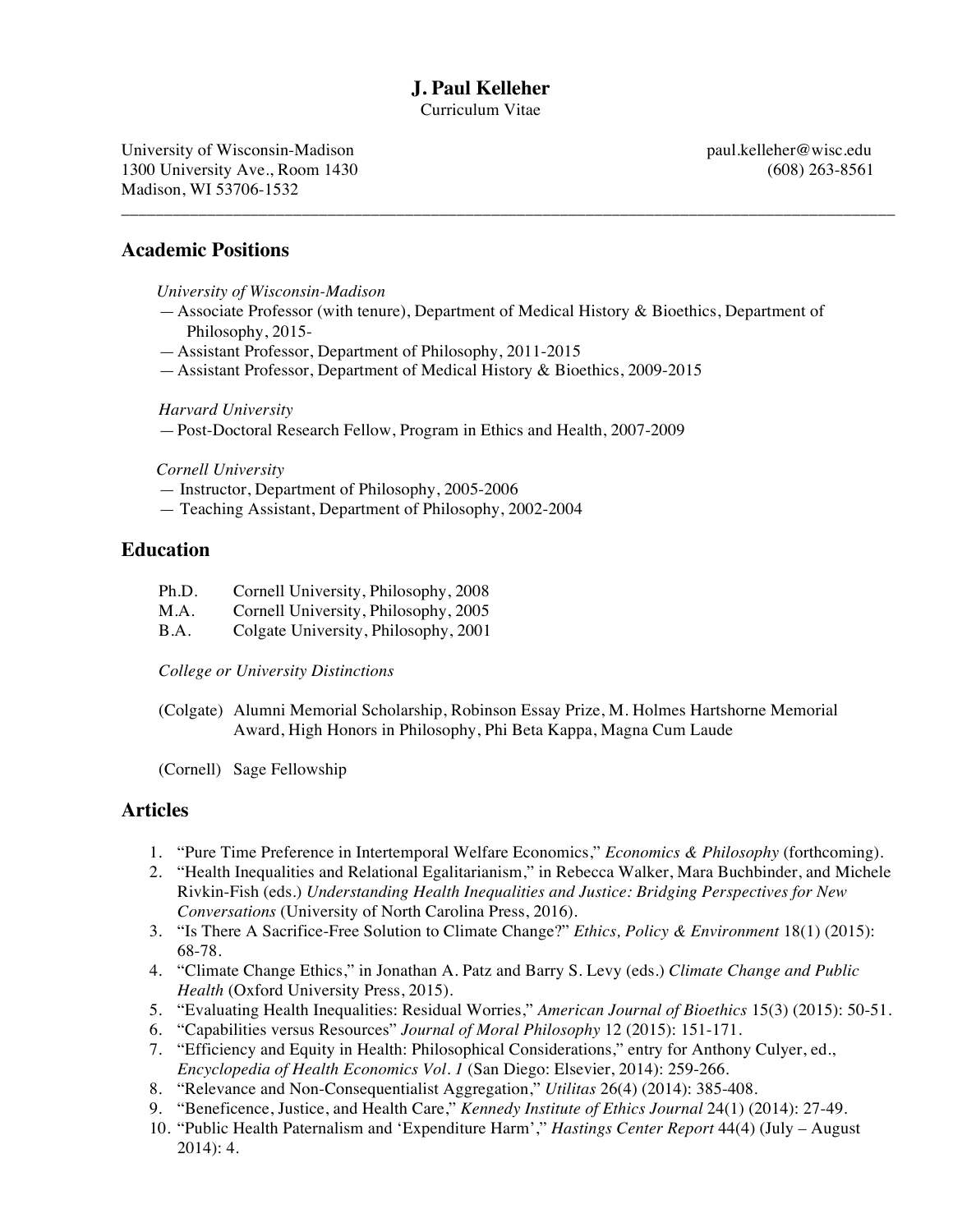- 11. "Why We Should Not Use the Affordable Care Act to Encourage Widespread Whole Genome Sequencing," (second author with Pilar N. Ossorio), *Journal of Health Politics, Policy, and Law* 39(1) (2014): 247-258.
- 12. "Prevention, Rescue, and Tiny Risks," *Public Health Ethics* 6(3) (2013): 252-261.
- 13. "Real and Alleged Problems for Daniels's Account of Health Justice" *Journal of Medicine & Philosophy* 38(4) (2013): 388-399.
- 14. "Energy Policy and the Social Discount Rate," *Ethics, Policy & Environment* 15(1) (2012): 45-50.
- 15. "Emergency Contraception and Conscientious Objection" *Journal of Applied Philosophy* 27(3) (2010): 290-304.

*Reviews*

- 1. [Review of:] Eric A. Posner & David Weisbach, *Climate Change Justice* (Princeton University Press, 2015, paperback edition), *Œconomia* (in press).
- 2. [Review of:] Henry Shue, *Climate Justice* (Oxford University Press, 2014), *Ethics, Policy & Environment* 19(1) (2016): 111-114.
- 3. [Review of:] Dominic Wilkinson, *Death or Disability?: The 'Carmentis Machine' and Decision-Making for Critically Ill Children* (Oxford: Oxford University Press, 2013), *Mind* 123 (2014): 974-980.
- 4. [Review of:] Halley S. Faust and Paul T. Menzel (eds.), *Prevention vs. Treatment: What's the Right Balance?* (Oxford University Press, 2012), *Notre Dame Philosophical Reviews* (March 2012).

## **Invited Talks (partial list)**

- —"Efficiency, Optimality, and Policy Objectives in Climate Change Economics," conference on "Ethics and What Is Not Seen: The Effects of Remote Consequences on Ethical Analysis," Georgetown Institute for the Study of Markets and Ethics, November 2016.
- —"Discounting, Evaluative Scope, and Non-Ideal Theory," conference on "Climate Justice: Economics and Philosophy," Cornell University, May 2016.
- "Discounting and the Scope of the Social Welfare Function," Duke Climate Ethics and Economics Workshop, Duke University, March 2016.
- "Discounting and Evaluative Scope," workshop on "Climate Ethics and Climate Economics: Discounting the Future," Oxford Martin School, Oxford University, January 2016.
- "Risk and Background Justice," American Philosophical Association, Pacific Division Meeting, Panel Convened by the Committee on Philosophy and Medicine, April 2015.
- "Reciprocity, Sufficiency, and Relational Egalitarianism," Northeastern University, Department of Philosophy and Religion, February 2015.
- "Climate Change and Intergenerational Non-consequentialism", Colgate University, Department of Philosophy, November 2014.
- "Discounting Well-being: The Conceptual Landscape," Climate Ethics and Climate Economics Workshop, European Consortium for Political Research, Salamanca, Spain, April 2014.
- "Prevention, Risk, and Rescue," Amherst University, Department of Philosophy, November 20, 2013.
- "Human Rights and Human Nature," American Society for Bioethics and Humanities, October 2013.
- "Health Inequalities, Relational Egalitarianism, and the Layers of Justice View," Workshop on *Comparing Approaches to Health Inequalities and Justice*, University of North Carolina at Chapel Hill, October 4-6, 2013.
- "Risk and Rose Prevention", Trent Center for Bioethics, Humanities & History of Medicine, Duke University, October 3, 2013.
- "Prevention and Tiny Risks," Rocky Mountain Ethics Congress, University of Colorado, Boulder, August 2013.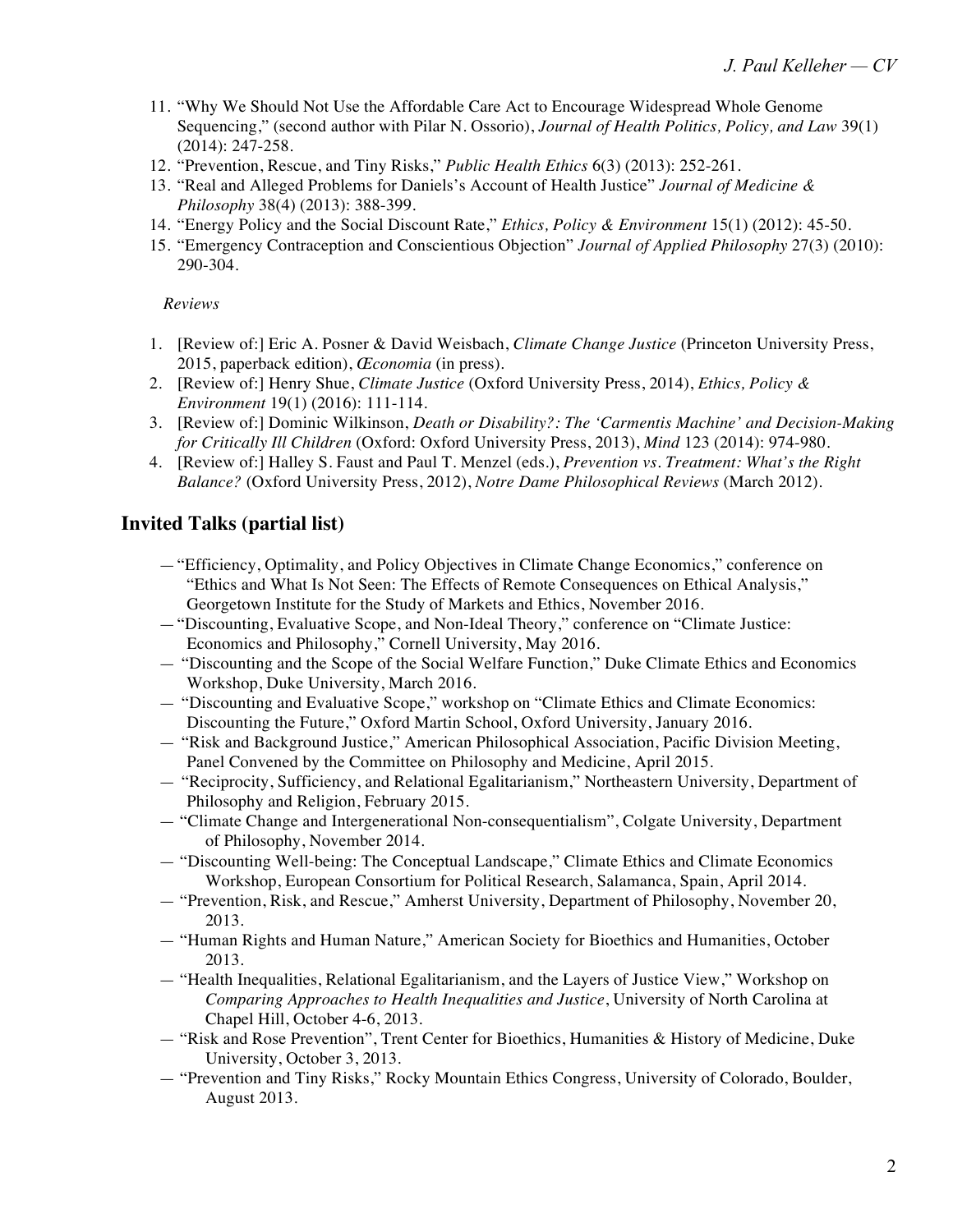- "Evaluating Social Gradients in Health: Justice and Precaution," International workshop on *Social Gradients in Health: Empirical, Normative & Policy Perspectives*, University of Zurich, Switzerland, May 24, 2013.
- "Egalitarianism, Solidarity, and Health Justice," Wake Forest University, Center for Bioethics, Health, and Society, March 22, 2013.
- "National Healthcare and Egalitarian Concern," American Philosophical Association, Eastern Division Meeting, Atlanta, December 2012.
- "Egalitarianism, Equal Concern, and Health Inequalities," *Rethinking Inequalities*, University of Ottawa, November 16-17, 2102.
- "How Many Headaches is Your Life Worth?" University of Nebraska-Omaha, Department of Philosophy, October 26, 2012.
- "Aggregation, Relevance, and Intransitivity." Rocky Mountain Ethics Congress, University of Colorado, Boulder, August 2012.
- "Distributive Justice is Associative, Relational, Egalitarian, and Prioritarian." On the Scope of Distributive Justice Conference, Central European University, Budapest, Hungary, July 5 2012.
- "Defending the Capability Approach." Distributive Justice in Health Conference. University of Minho, Braga, Portugal, October 2011.
- "Defending the Capability Approach." Safra Center for Ethics, Harvard University, May 2011.
- "What is Health Equity?" University of Wisconsin-Madison, School of Medicine and Public Health, Department of Population Health Sciences, February 2011.
- —"Comparative Effectiveness Research: Is it Rationing?" Robert Wood Johnson Health & Society Scholars Conference, University of Wisconsin-Madison, October 5, 2010.
- "Health Equity and Metrics of Justice." University of Wisconsin-Madison, Department of Philosophy, October 2010.
- "Capabilities and Resources for Health." Northwestern University Society for Ethical Theory and Political Philosophy,  $4<sup>th</sup>$  Annual Conference, May 2010.
- "Justice in Health Care: A Semi-Redressive Approach." Rocky Mountain Ethics Congress, University of Colorado, Boulder, August 2008.

#### **Teaching at the University of Wisconsin-Madison**

*Upper level undergraduate/graduate courses (full responsibility for design and teaching)*

- Justice and Health Care (Bioethics/Philosophy 505)
- Public Health Ethics (Bioethics/Philosophy 515)
- Climate Change Ethics (Bioethics/Environmental Studies 404)
- Ethics and Health Inequality (Bioethics 734)
- Health, Disability, and Social Justice (Bioethics 559)

*Ethics instruction in the medical student curriculum*

- Years 1 & 2: "Current Topics in Bioethics" (course director)
- Year 2: Plenary lectures on Patient, Doctor, & Society (required course)
- Year 3: Pediatric bioethics case study leader.
- Year 4: Ethics and Population Health (course director)

## **Academic Service at the University of Wisconsin-Madison**

- —UW-Madison Health Care Advisory Committee, 2016-
- —UW Hospital Ethics Committee, 2011-
- —Global Health Institute, Advisory Group Member, 2012-
- Program Faculty, Masters in Public Health Program, 2010-
- —Annual Bioethics Symposium Planning Committee, School of Medicine and Public Health, 2009-